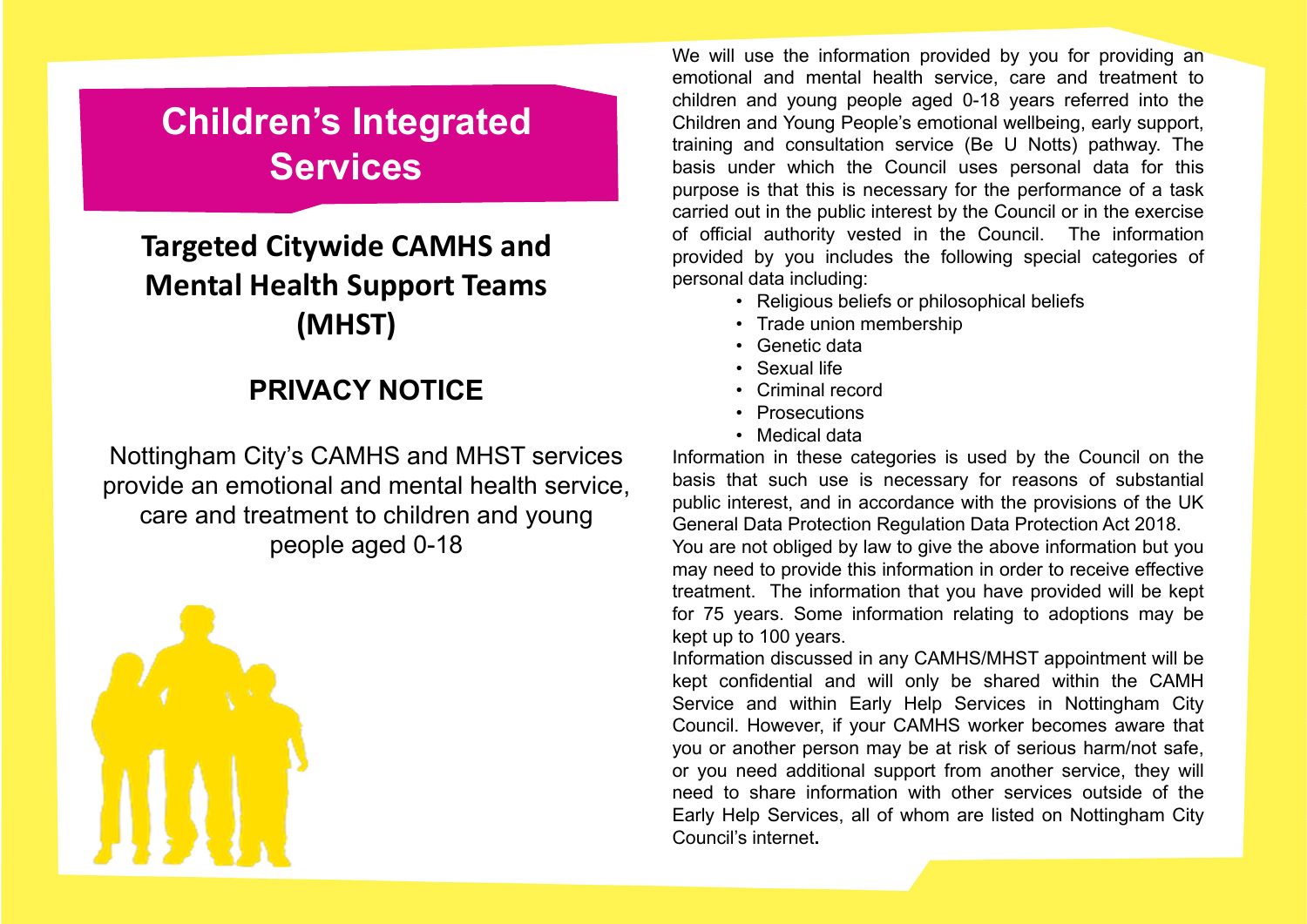Any information/records gathered about you/your family during your work with us will be saved on <sup>a</sup> secure database called Liquidlogic (Protocol) system, which can be viewed by other professionals within Nottingham City Council Children and the Adults Directorate when they have <sup>a</sup> lawful reason to do so.

The records of therapeutic sessions are kept in <sup>a</sup> confidential space on our data system and are only accessed by the CAMHS professionals working within the CAMHS citywide service, unless we have <sup>a</sup> lawful reason to release these, as stated in the above privacy notice. Where possible your CAMHS worker will discuss this with you first.

If you are <sup>a</sup> young person under the age of 18 years old, and are consenting to your own treatment and support, we may need to share information with your parent(s)/carer(s). Where possible this will be discussed with you first.

More detailed Information about the ways your information can be shared can be found at:

http://documents.nottinghamcity.gov.uk/download/5939

The Data Controller is Nottingham City Council, Loxley House, Station Street, Nottingham NG2 3NG . The Data Protection Officer is Naomi Matthews. You can contact the dataprotection officer at the above address or at data.protectionofficer@nottinghamcity.gov.uk

The new data protection law known as the General Data Protection Regulation and provides information regarding your rights. To see your rights, please visit:

http://www.nottinghamcity.gov.uk/privacy-statement and view subheading 'What are your Rights'.

If you are unhappy with <sup>a</sup> decision regarding the handling of your data, you have the right to complain to the Information Commissioners Office at Wycliffe House, Water Lane, Wilmslow, Cheshire SK9 5AF. Also see the Information Commissioners website at <u>https://ico.org.uk/your-data-matters/</u>

For more information about these rights please refer to our detailed privacy statement at:

http://www.nottinghamcity.gov.uk/privacy-statement/

It may be appropriate to share your referral information with the Children and Young People's emotional wellbeing, early support, training and consultation service (Be U Notts) pathway, provided by ABL Health, which is for children and young people aged 0-25 years. For further information on the their privacy policy please see:

https://www.ablhealth.co.uk/client-privacy-notice-2/